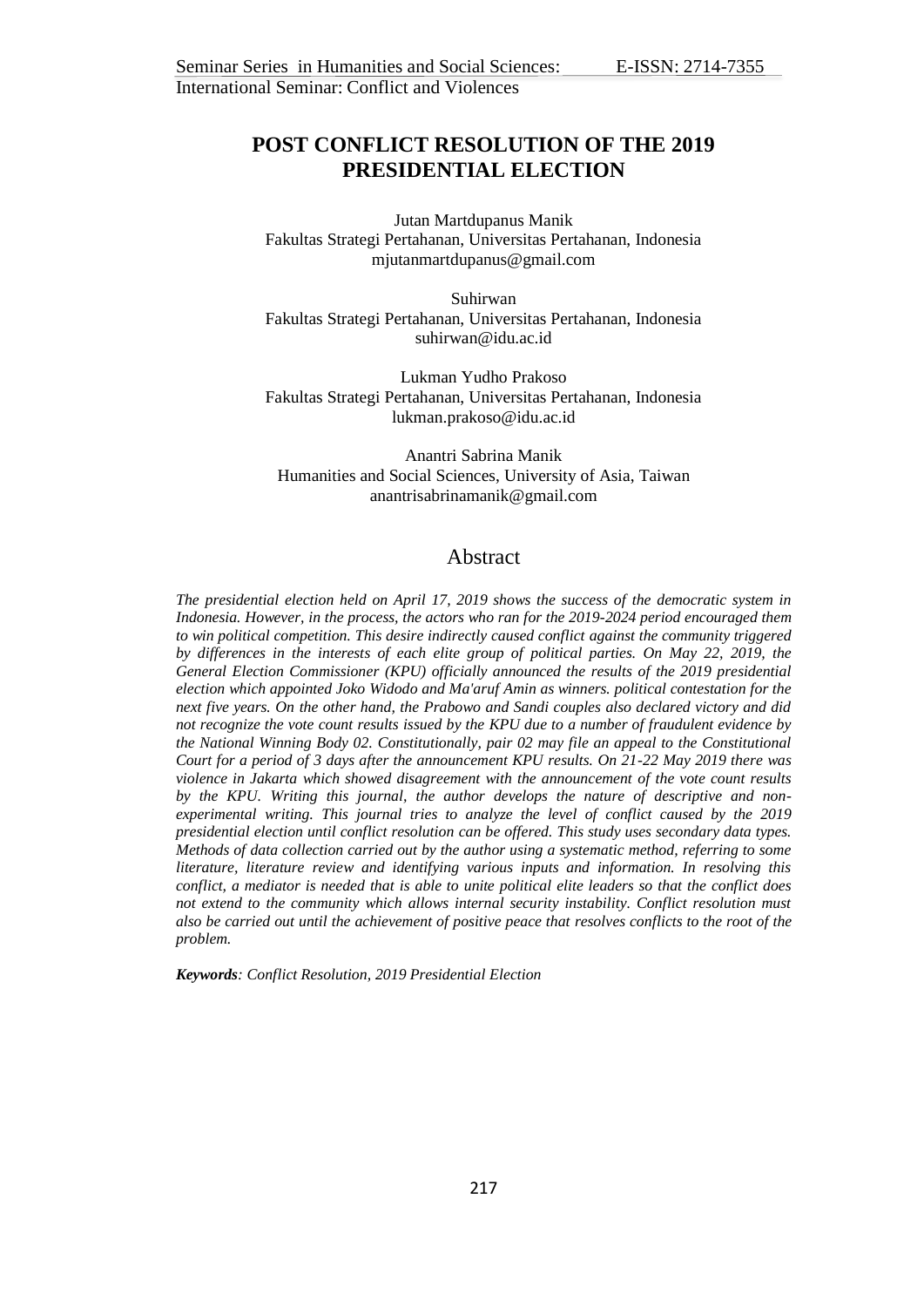# Abstrak

*Pemilihan presiden yang diadakan pada 17 April 2019 menunjukkan keberhasilan sistem demokrasi di Indonesia. Namun, dalam prosesnya, para aktor yang mencalonkan diri untuk periode 2019-2024 mendorong mereka untuk memenangkan persaingan politik. Keinginan tersebut secara tidak langsung menyebabkan konflik terhadap masyarakat yang dipicu oleh perbedaan kepentingan setiap kelompok elit partai politik.. Pada 22 Mei 2019, Komisaris Pemilihan Umum (KPU) secara resmi mengumumkan hasil pemilihan presiden 2019 yang mengangkat Joko Widodo dan Ma'aruf Amin sebagai pemenang kontestasi politik selama lima tahun ke depan. Di sisi lain, pasangan Prabowo dan Sandi juga menyatakan kemenangan dan tidak mengakui hasil penghitungan suara yang dikeluarkan oleh KPU karena adanya sejumlah bukti penipuan oleh Badan Pemenang Nasional 02. Secara konstitusional, pasangan 02 dapat mengajukan banding ke Mahkamah Konstitusi selama jangka waktu 3 hari setelah pengumuman hasil KPU. Pada 21-22 Mei 2019 terjadi kekerasan di Jakarta yang menunjukkan ketidaksetujuan terhadap pengumuman hasil penghitungan suara oleh KPU. Menulis jurnal ini, penulis mengembangkan dengan sifat penulisan secara deskriptif dan non-eksperimental. Jurnal ini mencoba menganalisis tingkat konflik yang disebabkan oleh pemilihan presiden 2019 sampai resolusi konflik dapat ditawarkan. Penelitian ini menggunakan tipe data sekunder. Metode pengumpulan data yang dilakukan oleh penulis menggunakan metode sistematis, merujuk pada beberapa literatur, tinjauan literatur dan mengidentifikasi berbagai input dan informasi. Dalam menyelesaikan konflik ini, diperlukan mediator yang mampu menyatukan para pemimpin elit politik sehingga konflik tidak meluas ke masyarakat yang memungkinkan ketidakstabilan keamanan internal. Penyelesaian konflik juga harus dilakukan sampai tercapainya perdamaian positif yang menyelesaikan konflik hingga akar masalahnya.* 

*Kata kunci: Resolusi Konflik, Pemilihan Presiden 2019*

# **PREFACE 1.1. BACKGROUNDS**

The democratic system of government is growing rapidly and is widely practiced by countries in the world, including Indonesia. One manifestation of the use of the democratic system in Indonesia is legislative elections, direct regional elections and Presidential Elections (Pilpres).

The General Election System is a method that regulates and allows citizens to elect people's representatives among themselves. In these general elections citizens have the right to elect their representatives who will sit in public office. In using his voice, of course, conditions must be supported that allow citizens to choose freely without pressure from other parties. There are two main elements of general elections, which are:

- 1. Electoral Law Elements, namely rules of the game based on democratic principles that must be adhered to by every contestant in the general election. Electoral law consists of two types, namely Plural Majority and Proportional Representation.
- 2. Elements of the Electoral Process are methods or rules for transferring the votes of voters to seats in representative institutions. The electoral process includes D 'Hont, St. League, Electoral Threshold, and Parliamentary Threshold. In this case, Indonesia uses the parliamentary threshold that regulates the number of presidential candidates from the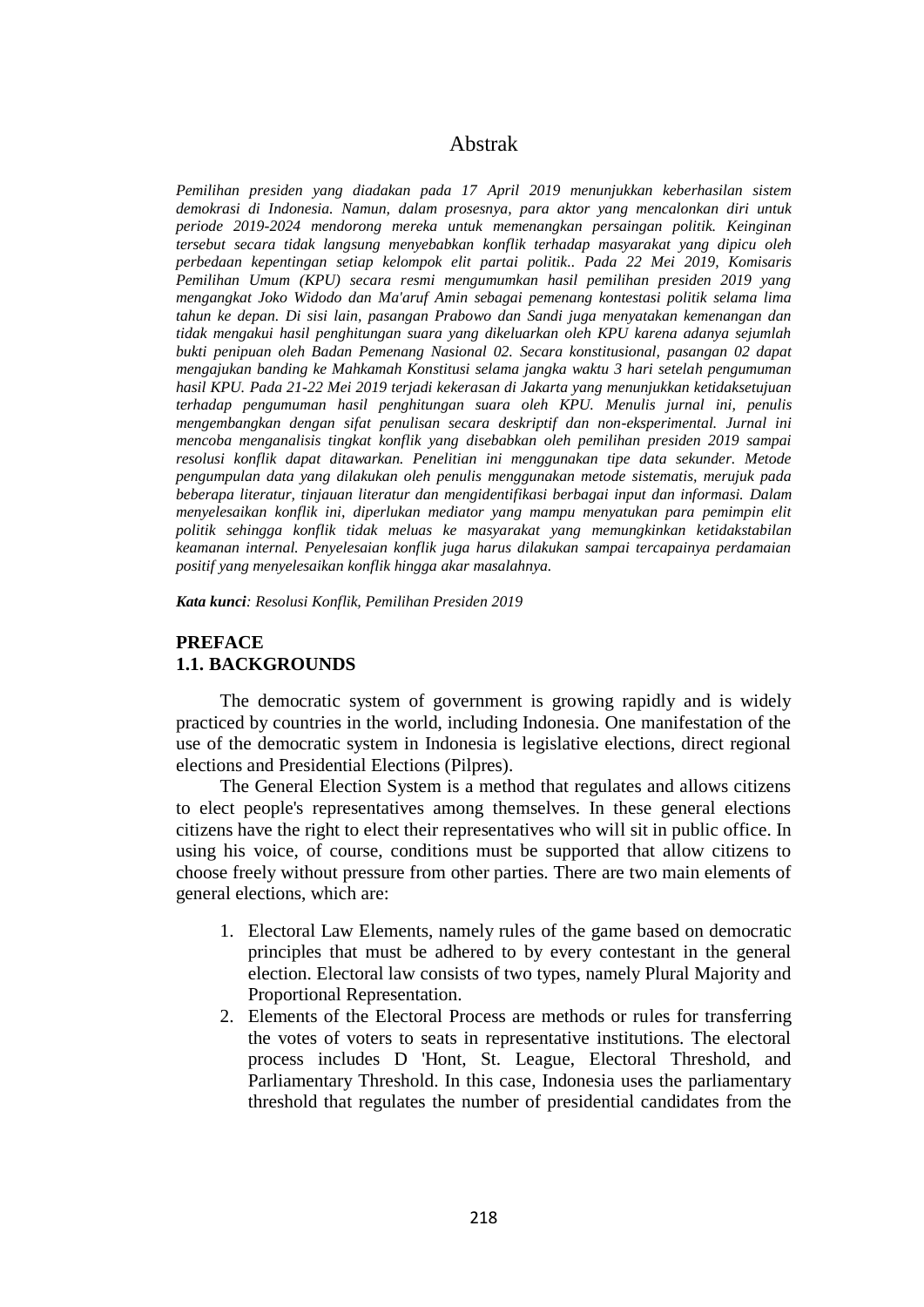number of political party support that directs two presidential and vicepresidential candidates in the 2019 presidential election.

Election Objectives: General Election According to Prihatmoko (2003: 19) the general election in its implementation has three objectives, namely:

- a. As a mechanism for selecting government leaders and alternative public policies.
- b. General election as the transfer of conflict of interest from the community to the body of the representative body of the people through elected representative representatives or parties that win seats so that community integration is guaranteed.
- c. Elections as a means of mobilizing, mobilizing or mobilizing popular support for the State and government by participating in the political process. The purpose of the general election in its implementation based on Act No. 8 of 2012 article 3 is that elections are held to elect members of the DPR, Provincial DPRD and Regency / City DPRD in the NKRI based on Pancasila values and the 1945 Constitution of NRI.

C.S.T. Kansil and Christine S.T. Kansil argues that the Function of General Elections as a democratic tool used to:

- 1. Maintaining and developing the joints of democracy in Indonesia.
- 2. Achieve a just and prosperous society based on Pancasila (social justice for all Indonesian people).
- 3. Ensure the success of the new order struggle, namely the continued upholding of Pancasila and the maintenance of the 1945 Constitution.

The development of the national situation in 2019 will be colored by quite high political temperatures. This was caused because in that year it was an election year including the Legislative Election (Pileg), the Regional Election Council (DPD RI) and the Presidential Election (Pilpres) which will be held simultaneously on 17 April 2019. The nation's great work in 2019 invited various a big challenge to be managed well so that everything runs smoothly, safely, and peacefully. One of the big challenges is the problem of potential vulnerability or problems that if not optimally anticipated could have spread into prolonged conflicts which in turn could threaten the sovereignty of the Unitary State of the Republic of Indonesia as a whole. Especially for the 2019 presidential and vice presidential elections, the Indonesian people have had a moment that is relatively safe and smooth. But it also still causes post-election conflicts and approaches to the announcement of the election results which carry big risks as well so that they need to be anticipated early.

Regarding the simultaneous Election of 2019, it is necessary to intensify the mapping of potential conflicts that might occur. Every potential problem in the election must be observed early. Early detection of other issues concerns a number of areas with high vulnerability, such as in Papua, in addition to the area, security,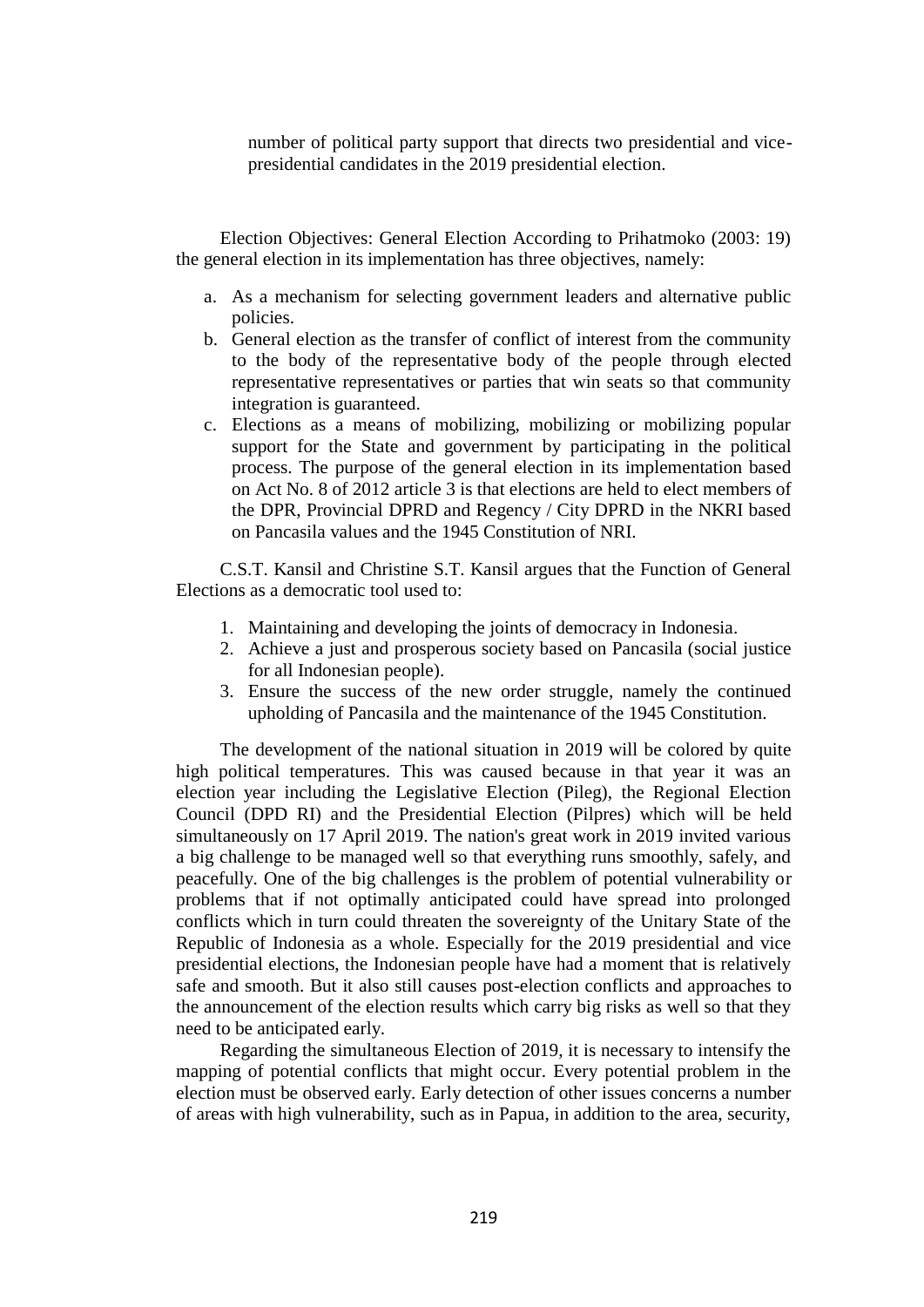challenges of geographical conditions, high logistics distribution activities and the scope of work area for 2019 TA elections. Election vulnerability index references become one of the parameters of being alert areas that are prone to interference, separatist groups, and prone to conflict. The next issue is about risk areas, such as natural disturbances such as earthquakes, floods, and so on.

Whereas security disturbances factors such as terrorism, separatism, radicalism, demonstrations and communal conflicts also need to be detected. Another thing that must be observed is the risk that potential emerges during the campaign stage, which is related to political party protests to the General Election Commission, the possibility of clashes or mass riots. Combustion destruction of campaign props that are utterances of hatred, ethnicity, religion, race, and flow of trust, to damage unity and unity. In times of calm, risk of money politics or black campaigns, sabotage, threats of kidnapping, boycott of elections and campaign for abstentions. When voting, the risks that must be anticipated are money politics and basic needs before the voting. The voting process was followed by a riot or riot at the polling station.

Threats of terrorism, sabotage, destruction and arson. At the stage of counting and recap, protests and riots, manipulation, and inflating results, stalling the time of vote counting. Until the determination of results also has the potential to cause disputes over election results. An important effort in holding elections in order to run safely and smoothly in the successful implementation of the 2019 Election requires the role of all components of the nation, especially in order to anticipate vulnerability or potential disturbances of security and public order that are likely to arise. Therefore, intensive preparatory and coordination steps are needed between the Regional Command officers and the Regional Governments, the Police and other related parties in anticipation of various possible threats that will thwart the implementation of the 2019 Election.

The purpose of this study is to provide a model and input in conflict resolution after the 2019 presidential election in Indonesia with the aim of providing input to the government in determining policies regarding tasks carried out in Conflict-Prone Areas.

### **1.2. FORMULATION OF THE PROBLEM**

From the title of the journal "Post Conflict Resolution of the 2019 Presidential Election", then the formulation of the problem that is used as a reference for the study is how are the steps in conflict resolution post 2019 presidential election in Indonesia?

## **1.3. RESEARCH PURPOSES**

The aim of the author to examine this is to provide a model and input in resolving conflicts that occurred after the 2019 presidential election in Indonesia.

## **1.4. LITERATURE REVIEW**

Conflict is a condition of a person or group who has a difference in looking at something and manifested in a behavior that is not or less in line with the other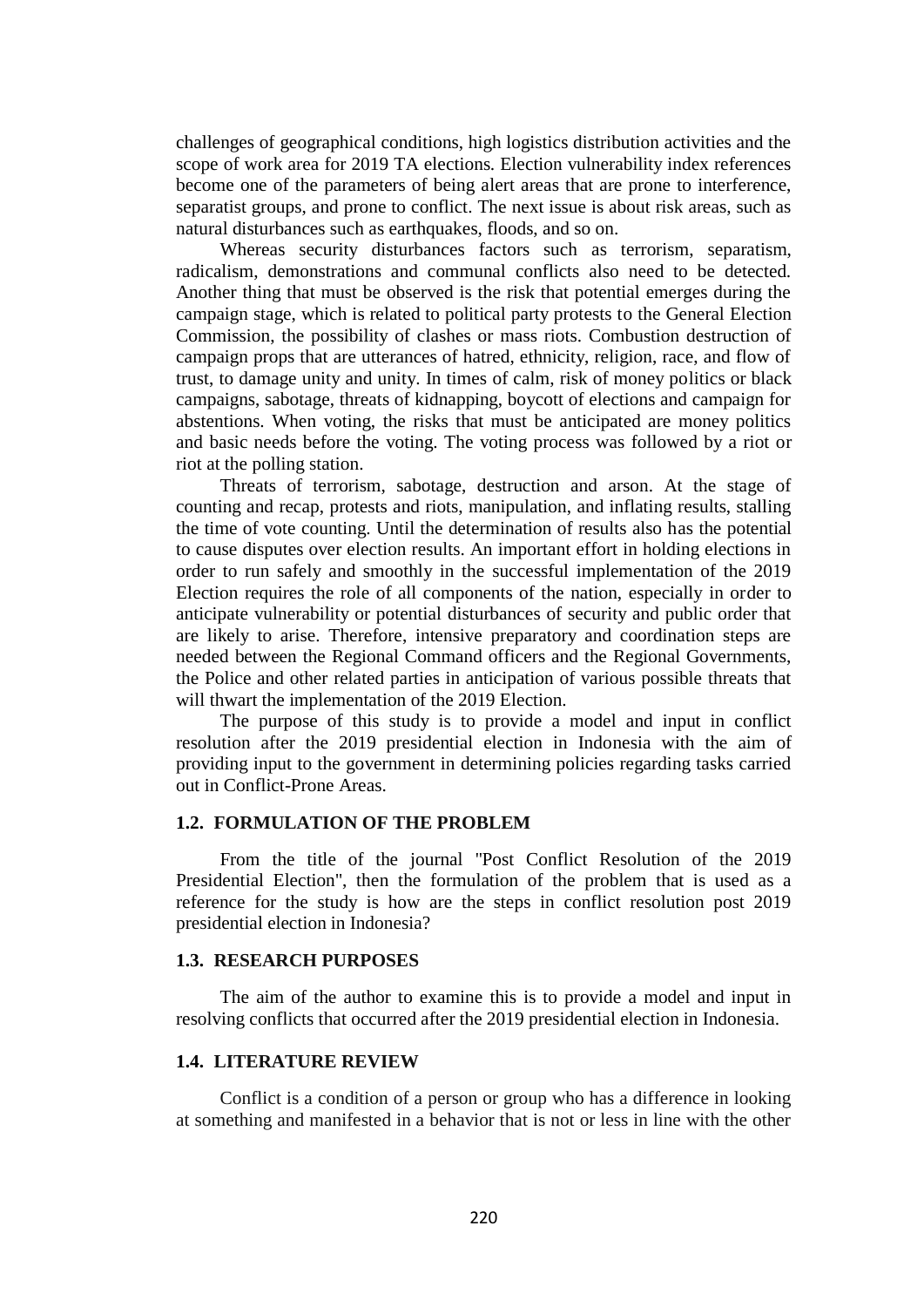parties involved in it when it reaches a certain goal. Conflict implies "clash", such as differences of opinion, competition, and opposition between individuals and individuals, groups and groups, individuals and groups, and between individuals or groups with the government. Conflict is an attempt to get and or maintain values (Surbakti, 1992: 149).

Political conflict is defined as differences of opinion, competition and conflict between a number of individuals, groups or organizations in an effort to obtain and maintain the sources of decisions made and implemented by the government (Surbakti, 1992: 151). Wirawan (2010: 5) defines conflict as a process of conflict expressed between two or more interdependent parties regarding the object of conflict, using patterns of behavior and conflict interactions that produce conflict outcomes. Conflict can also be interpreted as a situation where one "party" or more (defined or structured) feels has conflicting goals. Each conflict consists of three components: incompatibility of goals, attitudes and behavior. The conflict behavior theory was proposed by Mitchel (1981: 17) in Jolle Demmers (Theories of Violent Conflict, 2012: 5): A conflict is any situation in which two or more "parties" (however defined or structured) perceive that they possess mutually incompatible goals". Any conflict consists of three component parts: goal incompatibility, attitudes and behaviour.

One way to end conflict is conflict resolution. John Burton, a diplomat and academician who is concerned with conflict resolution defines conflict resolution as an effort to transform relationships that are related to finding a way out of conflictual behavior as the main thing. Conflict resolution is a scientific term that emphasizes the need to see peace as an open process and divides the conflict resolution process in several stages according to the dynamics of the cycle of conflict.

In the process of conflict resolution, conflict must not only be seen as a political-military phenomenon, but must be seen as a social phenomenon. Empirical conflict resolution is carried out in four stages according to the dynamics of the cycle of conflict.

- 1. The first stage of conflict resolution is de-escalation of conflict. In simple terms, this strategy is often dominated by military strategies that attempt to stop armed violence when it occurs. De-escalation is the starting point in the conflict resolution process.
- 2. The second stage is humanitarian intervention and political negotiations, the aim of which is to avoid a greater number of victims and help existing victims. This stage mainly forced the two conflicting parties to be willing to meet to discuss the conflict and efforts to resolve the two sides. The form can be in the form of dialogue, mediation or negotiation.
- 3. The third stage is the problem solving phase. This stage has a social orientation and is directed at creating a conducive condition for all parties to make transformation easier, from a specific conflict to resolution.
- 4. The last stage is the stage of peace building. This stage is the transition from the reconciliation stage to the stage of consolidation. This stage is the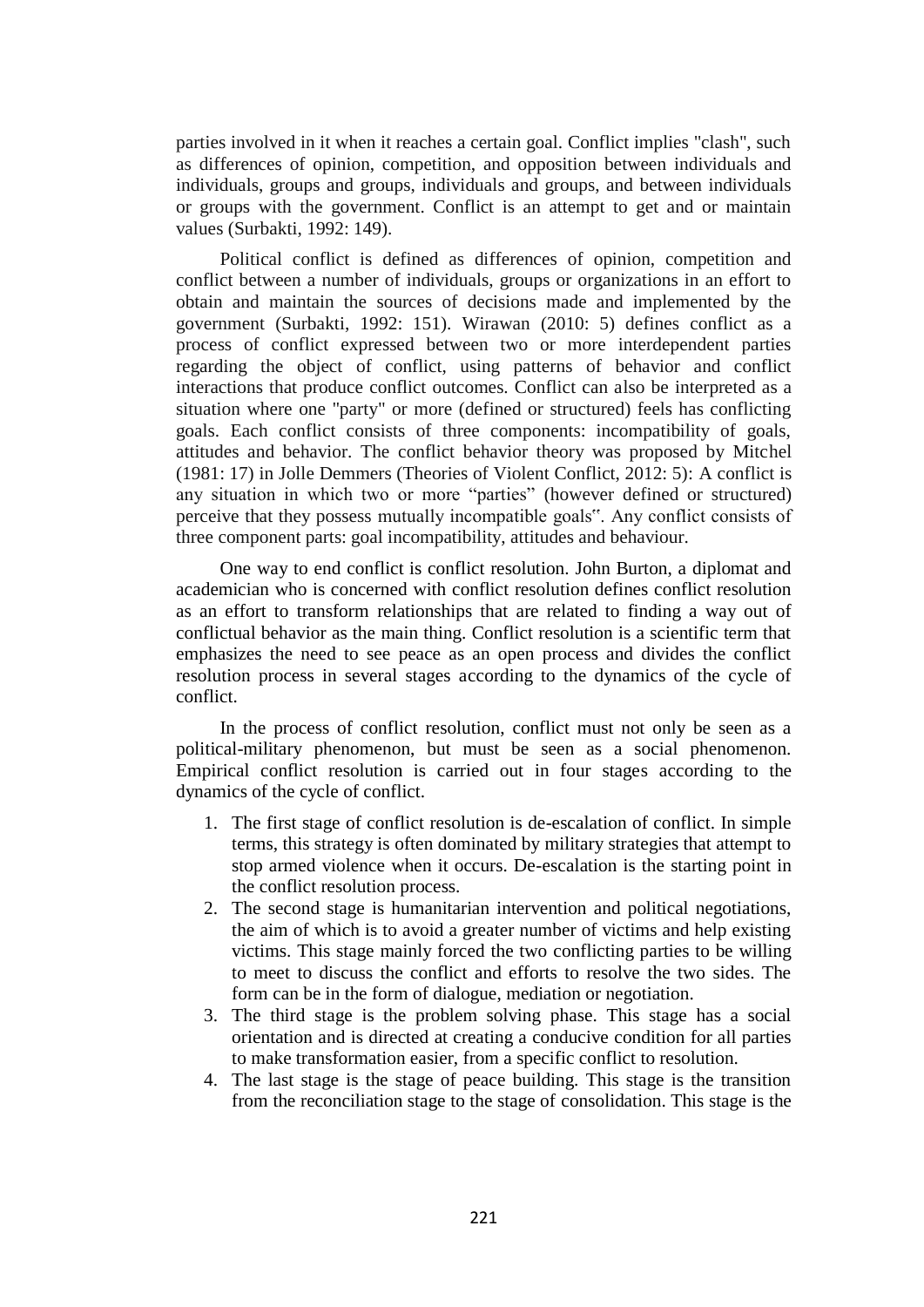hardest stage and takes the longest time because it has a structural and cultural orientation. The aim of peace building is to create a permanent stage of peace.

## **METHODS**

In this study, the authors developed the nature of descriptive and nonexperimental writing. This journal tries to analyse the level of conflict caused by the 2019 presidential election until conflict resolution can be offered. This study uses secondary data types. Secondary data was obtained from research journals, books, survey results, and scientific articles. Data is collected through methods and library research summaries to support the topics raised. The reading material used is current and relevant. Methods of data collection conducted by the author using a systematic method, referring to some literature, literature review and identifying various inputs and information. The analysis process was carried out on the data collected which was then presented in the discussion. Data analysis was carried out by descriptive approach. Synthesis is carried out using cross-links between data collected with relevant theories and concepts.

### **RESULTS**

## **A. CONFLICT RESOLUTION**

Conflict resolution, otherwise known as reconciliation, is conceptualized as the methods and processes involved in facilitating peaceful resolution of conflict and retribution. Group members who are committed to trying to resolve group conflicts by actively communicating information about motives or ideologies that are conflicting with other group members, and by engaging in collective negotiations. The dimensions of resolution are usually parallel to the dimensions of conflict in the way conflicts are processed. Cognitive completion is the way the parties to the dispute understand and see conflict, with beliefs and perspectives and understanding and attitudes. Emotional resolution is the way perceived by disputants about a conflict, emotional energy. Behavior resolution is the way people think the conflicting parties act, their behavior. In the end, there are various methods and procedures for dealing with conflicts, including but not limited to negotiation, mediation, mediation, diplomacy, and the building of creative peace.

One way to end conflict is conflict resolution. John Burton, a diplomat and academician who is concerned with conflict resolution defines conflict resolution as an effort to transform relationships that are related to finding a way out of conflictual behavior as the main thing. Conflict resolution is a scientific term that emphasizes the need to see peace as an open process and divides the conflict resolution process in several stages according to the dynamics of the cycle of conflict.

In the process of conflict resolution, conflict must not only be seen as a political-military phenomenon, but must be seen as a social phenomenon. Empirical conflict resolution is carried out in four stages according to the dynamics of the cycle of conflict.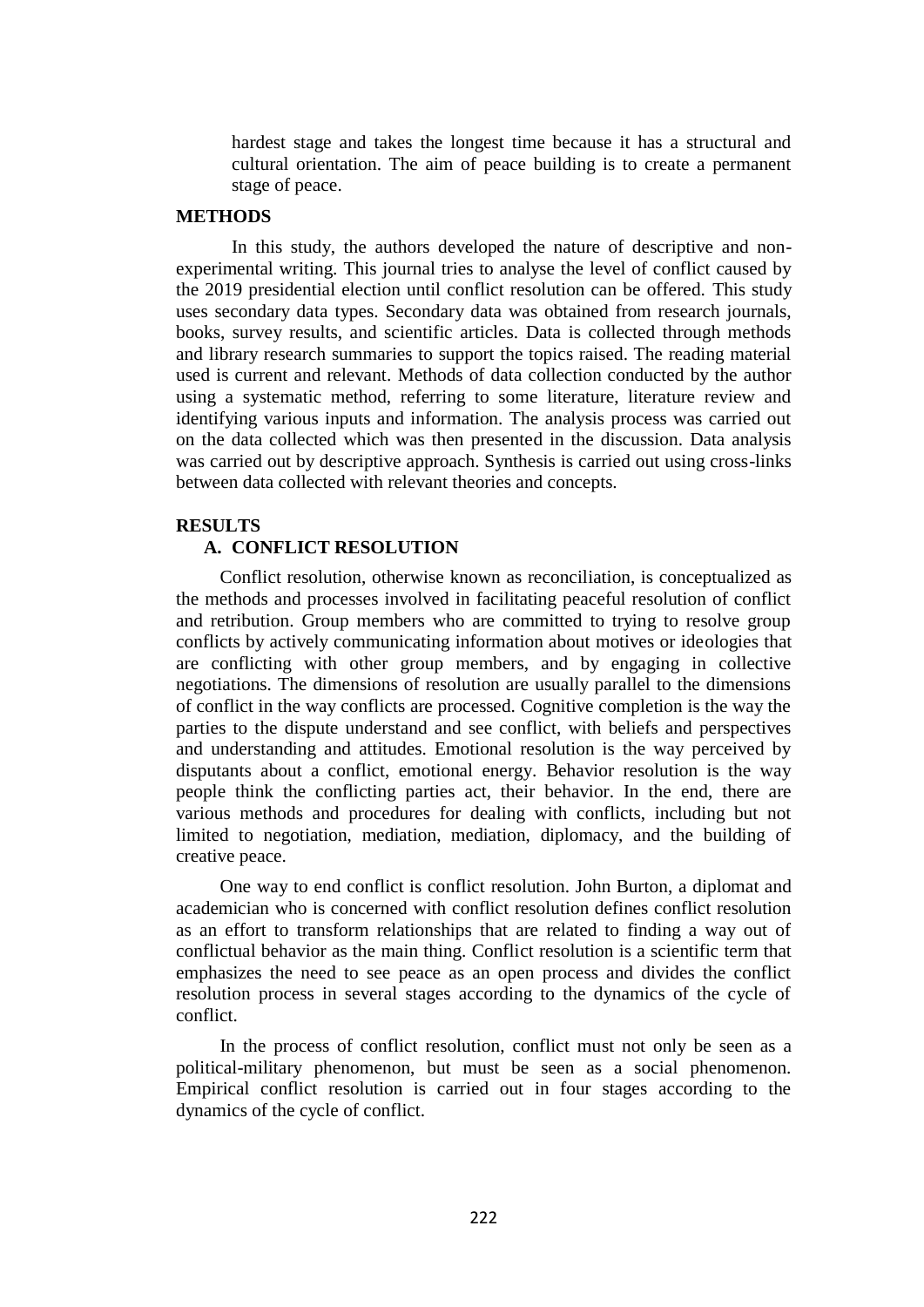- 1. The first stage of conflict resolution is de-escalation of conflict. In simple terms, this strategy is often dominated by military strategies that attempt to stop armed violence when it occurs. De-escalation is the starting point in the conflict resolution process.
- 2. The second stage is humanitarian intervention and political negotiations, the aim of which is to avoid a greater number of victims and help existing victims. This stage mainly forced the two conflicting parties to be willing to meet to discuss the conflict and efforts to resolve the two sides. The form can be in the form of dialogue, mediation or negotiation.
- 3. The third stage is the problem solving phase. This stage has a social orientation and is directed at creating a conducive condition for all parties to make transformation easier, from a specific conflict to resolution.
- 4. The last stage is the stage of peace building. This stage is the transition from the reconciliation stage to the stage of consolidation. This stage is the hardest stage and takes the longest time because it has a structural and cultural orientation. The aim of peace building is to create a permanent stage of peace.

The four stages of conflict resolution must be seen as a unit that cannot be carried out separately. Each stage affects the other stages. Failure to achieve goals at one stage will result in incomplete conflict resolution processes. With this understanding, the author will try to see how the conflict resolution process after the 2019 presidential election in Indonesia. If viewed based on the stages of conflict resolution, the stages of conflict resolution in this case go hand in hand and influence each other.

In the first stage of the conflict resolution process, de-escalation of conflict is needed to facilitate the conflict resolution process. The military strategy in question is in the form of damages, cease-fire and disarmament from the parties to the conflict. The process of de-escalating the goal is a ceasefire. In the process of de-escalation of conflict, full awareness of parties in conflict is needed to reduce and stop the violent conflict that is being carried out. When awareness is only built from one party, the de-escalation process is also not easy to do. I will use the first stage of conflict resolution to explain that there is military use in the conflict after the 2019 presidential election. The Indonesian government sent security forces to carry out security operations. Open violence often occurs in these security operations. This impedes the de-escalation process that occurs, so it becomes a challenge in the conflict resolution process. In the second stage, the negotiation process becomes an agenda that needs to be carried out. Burton argues that conflict resolution depends on the structure of conflict. In this context, intercommunal ties are a deterrent to conflict and things that facilitate conflict resolution are born when a conflict has occurred. In a communal bond there will be a common interest in a fight line. The same interests are usually fought in one organization. It will be easier to negotiate with one organization with the same interests than negotiating various interests in a negotiating framework. So that in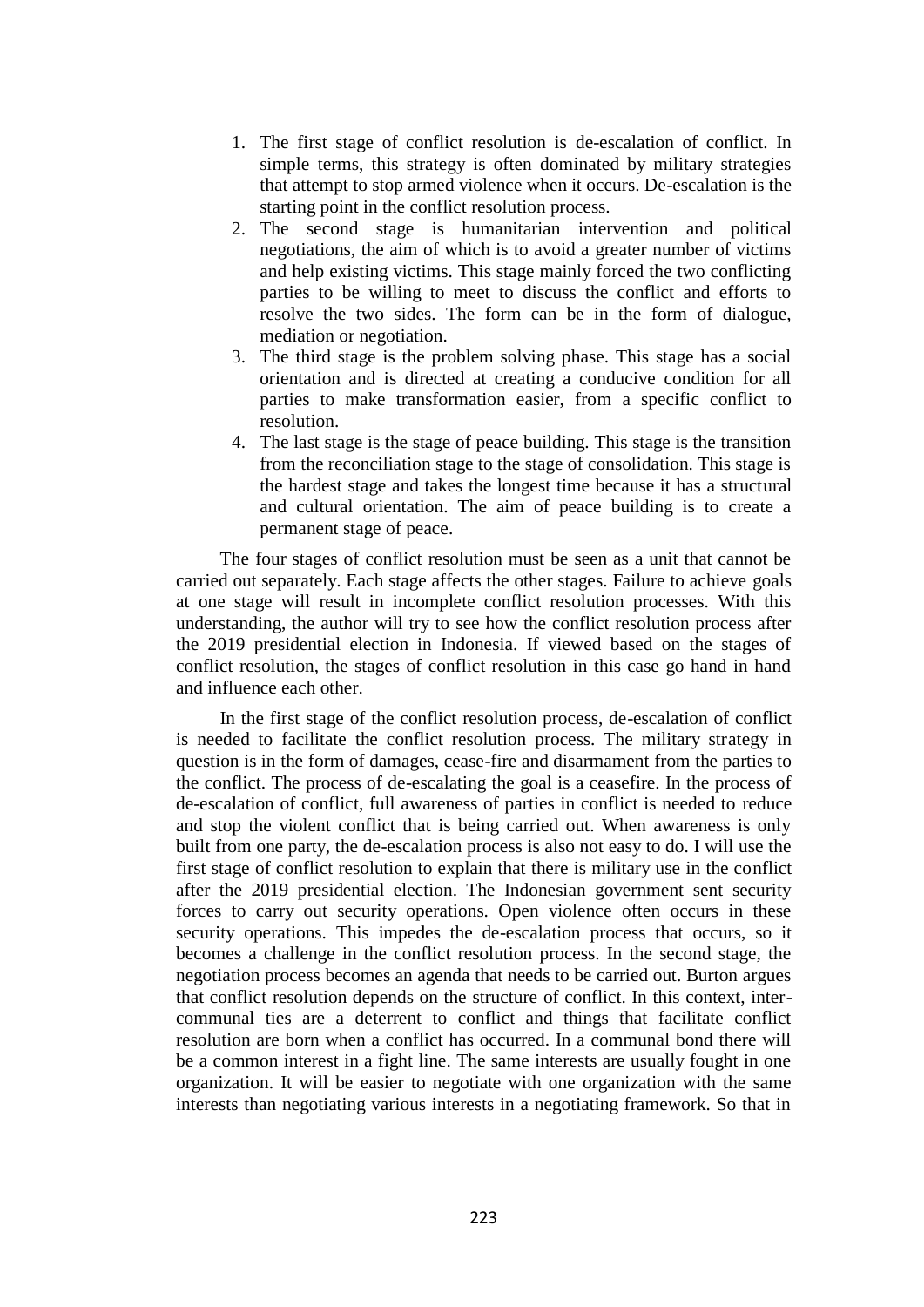the process of conflict resolution a communal bond is needed to unite the interests which are then accommodated in an organization.

The Burton concept will be used by the author to explain the organizational structure of the two presidential candidates. In The Handbook of Conflict Resolution: Theory and Practice, it is stated that in order to resolve conflict, trust is one of the key words of implementation. If an individual or group trusts each other, they can work in conflict relatively easily. The party who believes in the other party will be more confident in the words of the other party, assuming the other party acts to achieve resolution, and the possibility of productive ways to resolve conflicts can arise. Conversely, if both parties do not trust each other, then the conflict will become destructive and conflict resolution is difficult to achieve. To achieve this trust there are at least three aspects that need to be considered, first behaving in the right way consistently every time and in various situations. Second, meet the specified deadline; and the third performs the task and follows it up through planned and promised activities. This situation can be applied to various fields including development. In recent years, the international community has realized that conflict resolution requires a comprehensive approach in which parties arising from the conflict not only need assistance for a peace agreement, but also in building and strengthening peace. This means providing humanitarian and reconstruction assistance, ensuring security reform and the security sector, implementing good governance, and in the broadest sense that conflict resolution means improving living standards, including in opportunities and in community functions.

In the development of conflict resolution, dialogue is one of the means to achieve the objectives of conflict resolution. In the development of conflict resolution, dialogue is one of the means to achieve the objectives of conflict resolution. NGOs and academics take an important role in it. In addition to being an expert, they are needed to become a facilitator in dialogue with participants (conflicting parties), who are then jointly engaged in activities that are oriented towards the conflict resolution process. Third parties are outside government offices through existing non-state actors. This offers conflicting parties to think more creatively, especially on sensitive topics specifically for public discussion. In theory, the culture of dialogue can help the conflict resolution process, especially if both parties already have that culture. Dialogue requires the willingness of both parties because in the dialogue process the atmosphere built is positive. Dialogue is different from debates that look for weaknesses one and the other. Dialogue is a form of peace in achieving peace. Seeing the conflict that occurred after the 2019 presidential election in Indonesia, a proposal regarding dialogue between presidential candidates 01 and presidential candidates 02 came from various parties, but until now it has not materialized because there has not yet been a willingness from both parties to start the dialogue.

In vertical conflict, there is no guarantee that the state is an arbitrator who can always stand neutral (third party) because the state becomes part of the conflict party or the second party. The existence of actors outside conflict parties can be a catalyst in the conflict resolution process. This actor was later referred to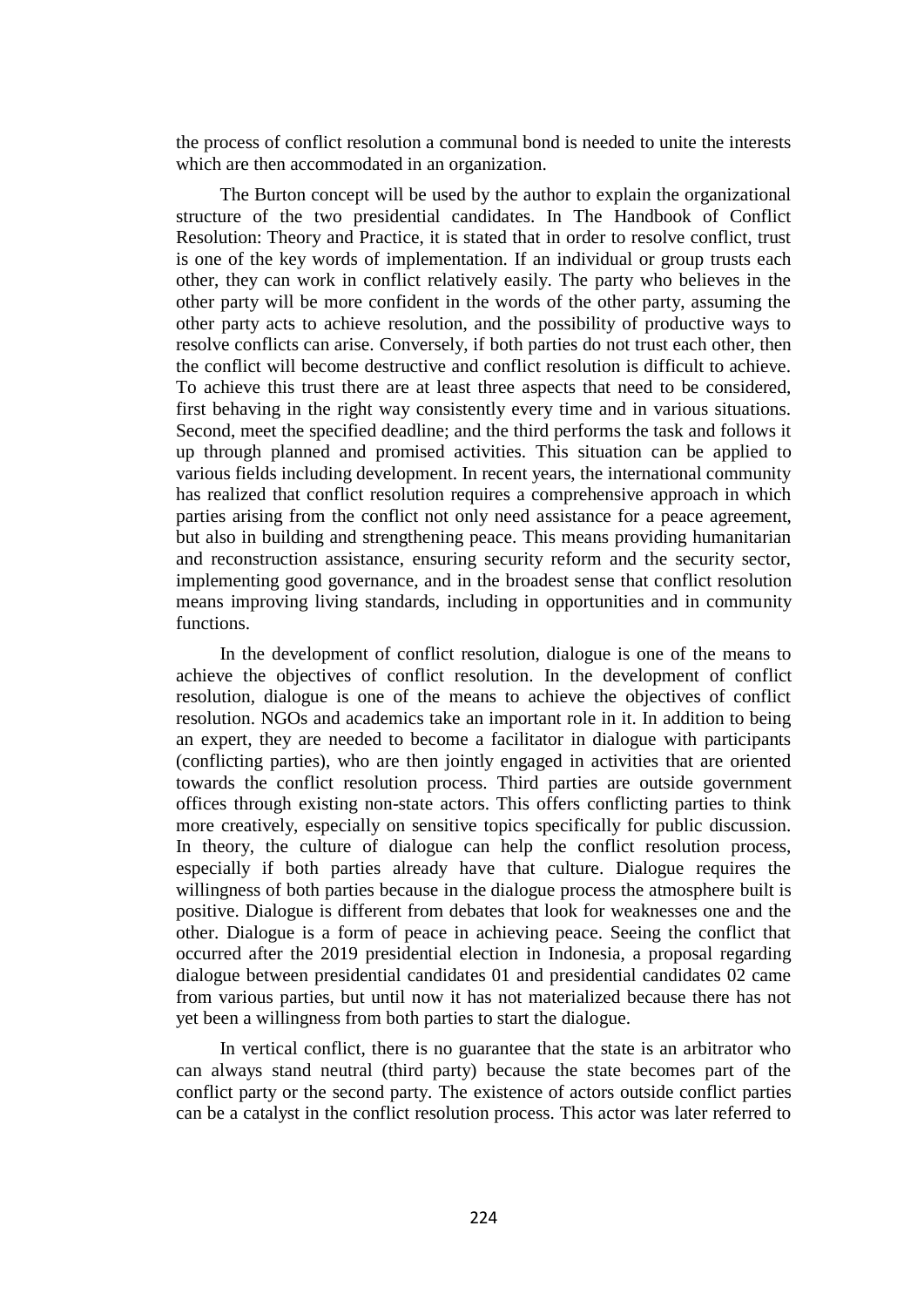as a third party. Third parties can be understood as an individual or collective outside conflict parties who can assist in conflict resolution. Third parties can play a role in each stage of conflict resolution. In this stage, third parties can assist in the negotiation process by becoming a facilitator or mediator. In the stages of problem solving, third parties can provide recommendations in solving problems by looking at existing sources of conflict. In the stage of peace building, third parties can help oversee the process of consolidation between parties in conflict to foster permanent peace.

Based on this concept the author will see that non-state actors present in the post-2019 presidential conflict contributed to the stages of conflict resolution in Indonesia. These non-state actors emerged as initiators of new ideas and as a means to assist the conflict resolution process. By looking at the whole process in conflict resolution, the authors see that the purpose of conflict resolution is to build positive peace. Johan Galtung, a professor in the field of conflict and peace argues that positive peace is peace that does not only eliminate violence in a conflict or stop war, but positive peace is a condition where exploitation is minimized or eliminated jointly and there is also no open violence or things others related to structural violence. Structural violence is usually seen in situations of rejection of important rights such as economics, social, political, and so on. For Galtung, positive peace can only be achieved in ways that are peaceful and far from violence.

With this understanding, the four stages of conflict resolution above lead to the need to achieve positive peace. Elimination of open violence is expected to be realized by the de-escalation of conflict while elimination of structural violence can begin to be realized by a dialogue process that can be used to begin the process of finding solutions together from both parties. In this case, a special dialogue between the two pairs of presidential candidates is the solution to one of the problems after the 2019 presidential election. The meeting of the two leaders has a structural orientation that is expected to contribute to the process of peace building to achieve positive peace.

### **CONCLUSION**

In the face of post-presidential conflict in 2019, it is necessary to focus on the two presidential candidate pairs not to use the issue of SARA, the spread of hoaxes, and various things that can trigger the emergence of divisions among the public. Indonesia with its multiculturalism and pluralism of society should not be divided because of differences of opinion about the candidates to be carried. Do not let political interests be above the interests of the community. For the nation's leaders and potential partners who have competed in the 2019 General Election, it is expected to promote dialogue for the progress of the nation and constructive solutions. Compared to being busy looking for fault deficiencies from the opposing camp, the good reason is to provide solutions for a more advanced Indonesia. To reflect on the Indonesian people after the presidential election in 2019, the government and all political elites are expected to end issues that are unclear in the coming year after the inauguration of the nation's leaders who won